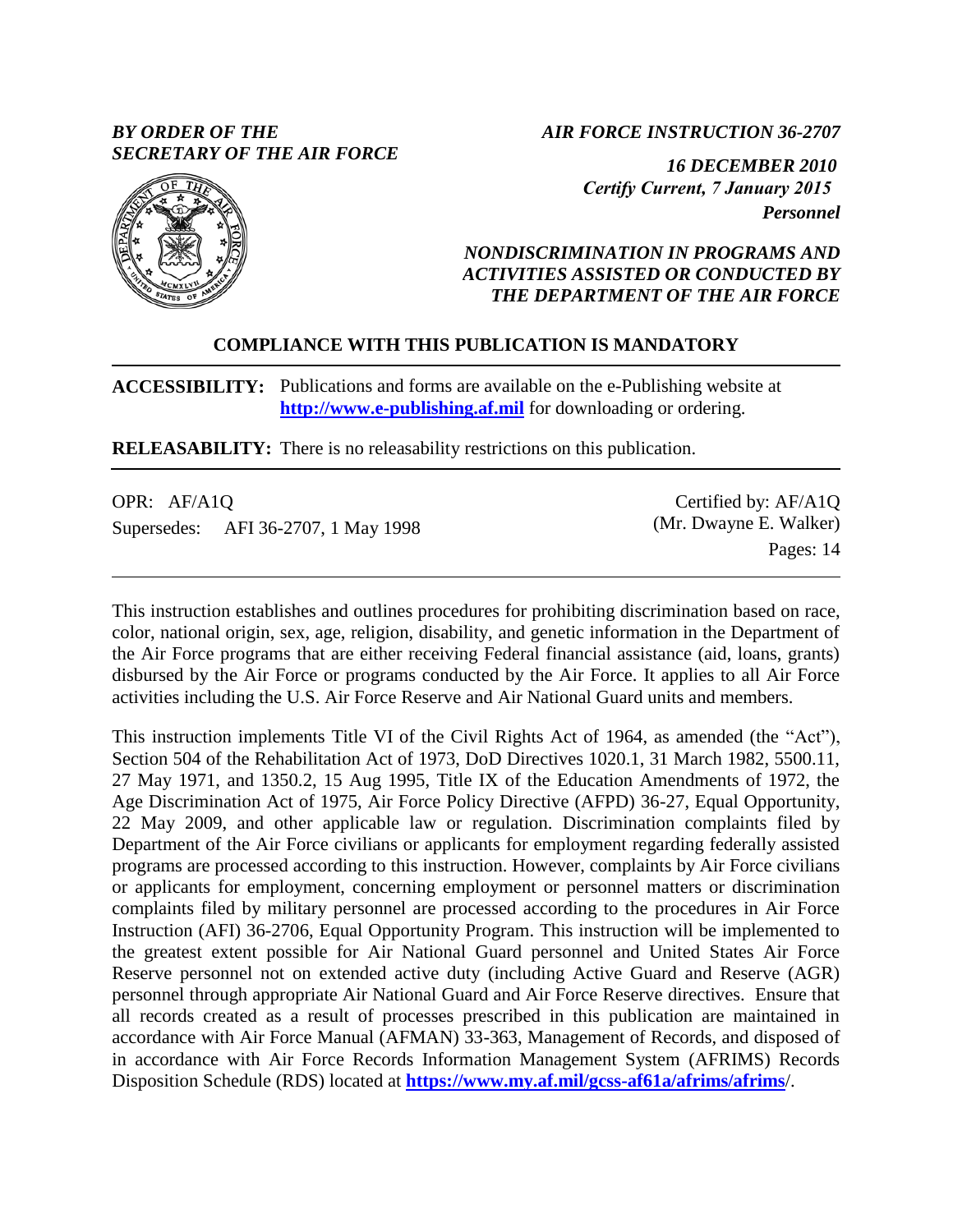# *SUMMARY OF CHANGES*

This revision clarifies and updates general Air Force instructions and procedures prohibiting unlawful discrimination based on race, color, national origin, sex, age, religion, disability, and genetic information in programs and activities either assisted or conducted by the Department of the Air Force; updates responsibilities for implementation of this instruction; provides guidance and procedures for processing discrimination complaints for military and civilian personnel in programs and activities assisted or conducted by the Department of the Air Force; revises functional terminology, abbreviations, acronyms, glossary of references, and terms related to Federal financial assistance and programs impacting people with disabilities. Table A3.1. outlines functional agency responsibility and guidance for handling complaints.

# *Section A—General Information*

### **1. Air Force Nondiscrimination Policy.**

1.1. Air Force Nondiscrimination Policy. It is Air Force policy that no person shall be excluded from participation in, denied the benefits of, or subjected to discrimination on the basis of race, color, religion, sex, national origin, age, disability, or genetic information (except as prescribed by statute or policy consistent with statute) under any program or activity either conducted by the Air Force, or receiving Federal financial assistance disbursed by the Air Force.

1.2. The Civil Rights Act of 1964, Title VI, provides that no person in the United States shall, on the basis of race, color, or national origin, be excluded from participation in, denied the benefits of, or otherwise subjected to discrimination under any program or activity receiving Federal assistance.

1.3. DoD Directive 5500.11, Nondiscrimination in Federally Assisted Programs, 27 May 1971, is the basic implementing directive for DoD compliance with the Civil Rights Act of 1964, Title VI.

1.3.1. DoD Directive 1020.1, Nondiscrimination on the Basis of Disability in Federally Assisted or Conducted Programs and Activities, Conducted by the Department of Defense, 31 March 1982, is the basic implementing directive for DoD compliance with the Rehabilitation Act of 1973, Section 504. Individual discrimination complaints by Air Force appropriated and non-appropriated fund employees or applicants for employment concerning employment issues and alleging violations of section 504 of the Rehabilitation Act of 1973 are processed under the procedures outlined in AFI 36-2706.

1.4. This instruction implements Title VI of the Civil Rights Act of 1964, as amended, Section 504 and 508 of the Rehabilitation Act of 1973, and DoD Directives 5500.11, 27 May 1971, 1020.1, 31 March 1982, and 1350.2, 18 Aug 1995, Title IX of the Education Amendments of 1972, and the Age Discrimination Act of 1975, and other applicable law or regulation.

1.5. The Air Force will conduct its affairs free from unlawful discrimination. It provides equal opportunity for all members irrespective of race, color, religion, sex, national origin, age, disability, or genetic information (except as prescribed by statute or policy consistent with statute).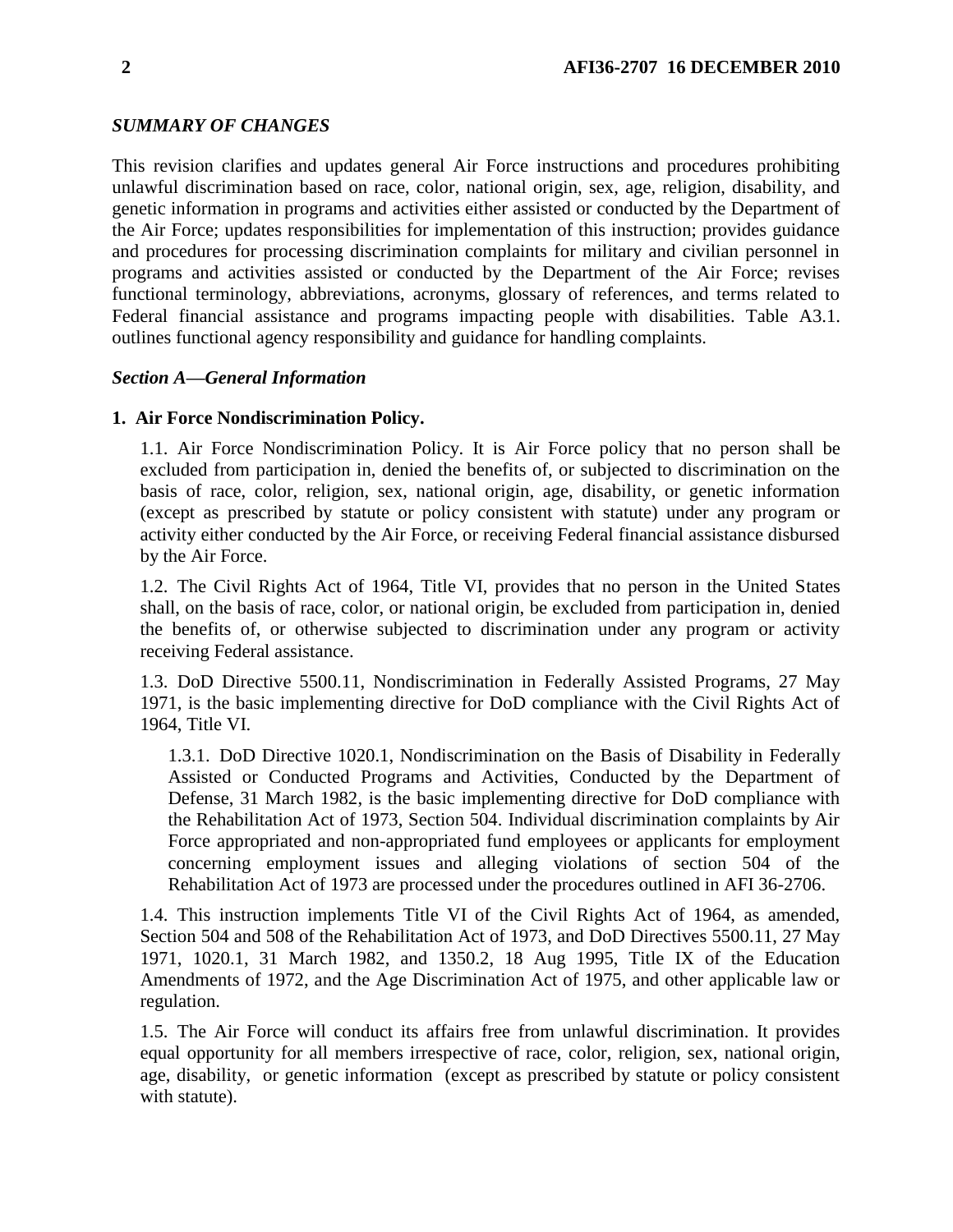1.6. Whenever unlawful discrimination practices are found, the Air Force will immediately take action to address the inequities and ensure channels are available to air complaints without fear of reprisal.

1.7. This instruction establishes, and outlines guidance prohibiting discrimination based on race, color, religion, sex, national origin, age, disability, or genetic information in the Department of the Air Force. It applies to programs either receiving Federal financial assistance disbursed by the Air Force, or programs conducted by the Air Force. These programs apply to all Air Force activities including the U.S. Air Force Reserve and National Guard units and members.

#### *Section B—Prohibitions*

**2. Specific Prohibitions:** No Air Force program or recipient of Federal assistance disbursed through the Air Force may, whether directly or through contractual, licensing, or other arrangements on the basis of race, color, religion, sex, national origin, age, disability, or genetic information (except where otherwise permitted by law):

2.1. Deny a person any service, aid, or other benefit provided by the program.

2.1.1. Intimidation or Retaliatory Acts Prohibited. No recipient or other person shall intimidate, threaten, coerce, or discriminate against any individual for the purpose of interfering with any right or privilege secured by section 601 of the Act or this instruction because he or she has made a complaint, testified, assisted, or participated in any manner in an investigation, proceeding, or hearing under this instruction. The identity of the complainants shall not be disclosed except when necessary to carry out the purpose of this instruction, including the conduct of investigations, hearings or judicial proceedings.

2.1.2. Use of Illegal Drugs. This instruction does not prohibit discrimination against an individual based on that individual's current illegal use of drugs.

2.2. Provide a person any service, aid, or other benefit that is different from and not equivalent to that provided to others under the program, unless such action is necessary to provide a qualified individual with a disability with an aid, benefit or service that is equal to that provided to others.

2.3. Restrict a person in the enjoyment of any advantage or privilege enjoyed by others receiving any service, aid, or benefit provided by the program, or afford a qualified individual with a disability an opportunity to participate in or benefit from the aid, benefit, or service that is not equal to that afforded to others.

2.4. Subject a person to segregation in any manner, or to separate treatment in any way related to receiving services or benefits through the program.

2.4.1. Segregation based on sex is permissible where consistent with Federal law.

2.5. A recipient may not choose a site or the location of a facility that has the purpose or effect of excluding individuals or subjecting them to discrimination on the basis of race, color, religion, sex, national origin, age, disability, or genetic information.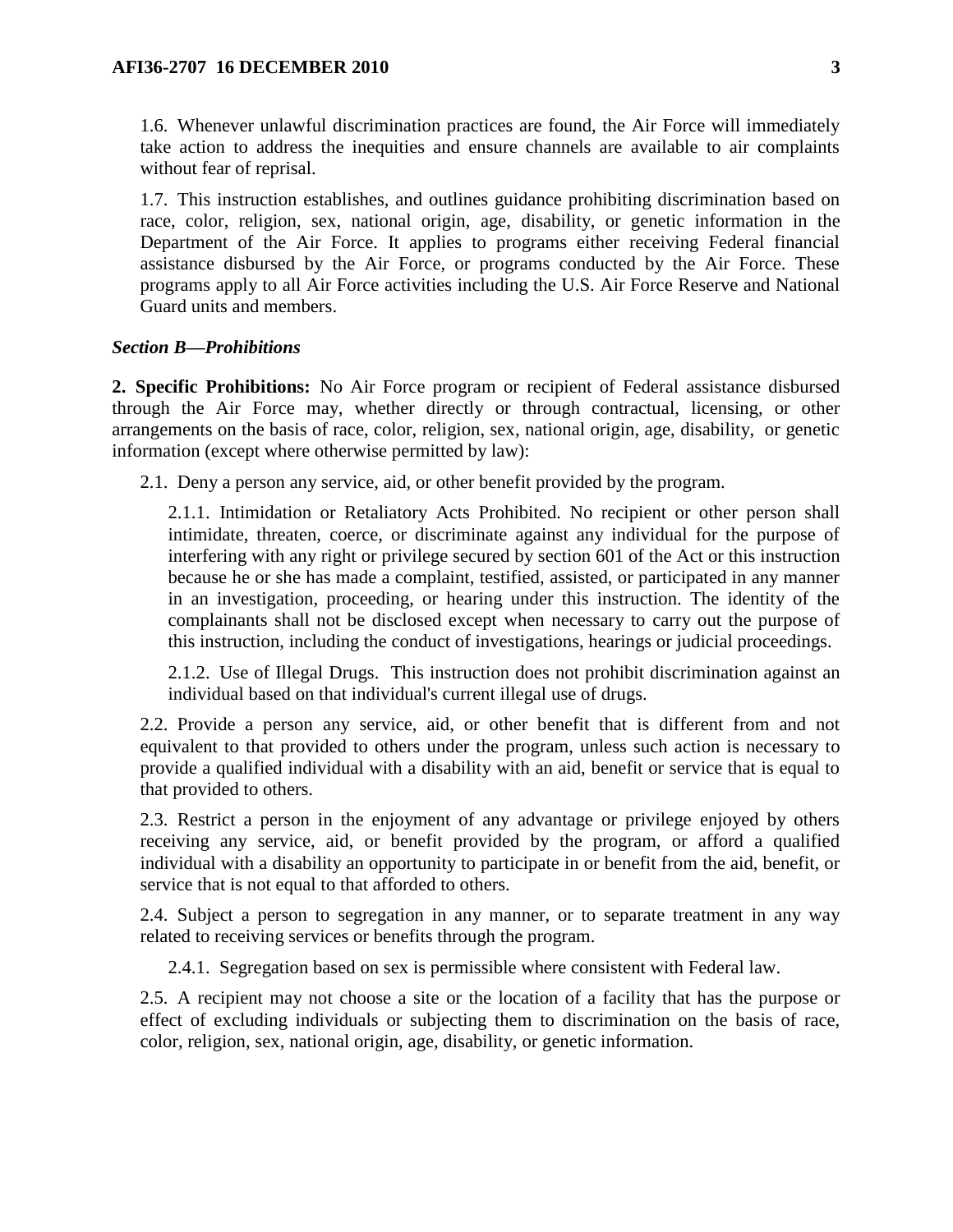# *Section C—Scope*

**3. Scope of This Instruction:** This Instruction applies within the United States, including the District of Columbia, Puerto Rico, the Virgin Islands, American Samoa, Guam, Wake Island, the Canal Zone, and the territories and possessions of the United States. It applies to:

3.1. The Air National Guard per Title 32, United States Code, Sections 101-716 (1976 and Supplement III, 1979.

3.2. The Civil Air Patrol (CAP) per Title 10, United States Code, Section 9441 (1976 and Supp IV 1980).

3.3. Those programs specified in DoD Directive 5500.11, Appendix A, and DoD Directive 1020.1, involving the loan or disposition of surplus property.

3.4. Those programs included in DoD Directive 5500.11 and DoD Directive 1020.1, involving research grants made under the authority of Federal law.

3.5. Programs or activities conducted by the Department of the Air Force not specifically covered in AFPD 36-27 Equal Opportunity and AFI 36-2706, Equal Opportunity Program.

3.6. This instruction applies to Department of the Air Force civilian employees and, in discrimination matters, to applicants for employment regarding Federally assisted or conducted programs. Programs that receive Federal financial assistance are governed by this instruction.

# *Section D—Responsibilities*

**4. Responsibilities Assigned:** This instruction establishes the following responsibilities and authorities.

4.1. The Assistant Secretary of the Air Force for Manpower and Reserve Affairs (SAF/MR) is the Responsible Department Official (RDO) to implement this instruction and DoD Directive(s) 5500.11 and 1020.1 as they apply to the Civil Air Patrol (CAP). SAF/MR approval is required before any policy change or revision is made to this instruction.

4.2. The Deputy Chief of Staff for Manpower and Personnel (AF/A1) has overall responsibility for implementing this instruction and DoD Directive(s) 5500.11 and 1020.1 as they apply to civilian employment under programs assisted or conducted by the Air Force, as well as to schools operated by the Air Force in the United States.

4.3. The Air Force General Counsel (SAF/GC) advises the Secretary of the Air Force in all matters covered by this instruction and advises SAF/MR and AF/A1 on matters of policy and law concerning this instruction. The Deputy General Counsel for Fiscal and Administrative Law (SAF/GCA) is the OPR for providing GC legal support as described herein.

4.4. The Judge Advocate General (AF/JA) provides legal advice, coordination, and litigation support.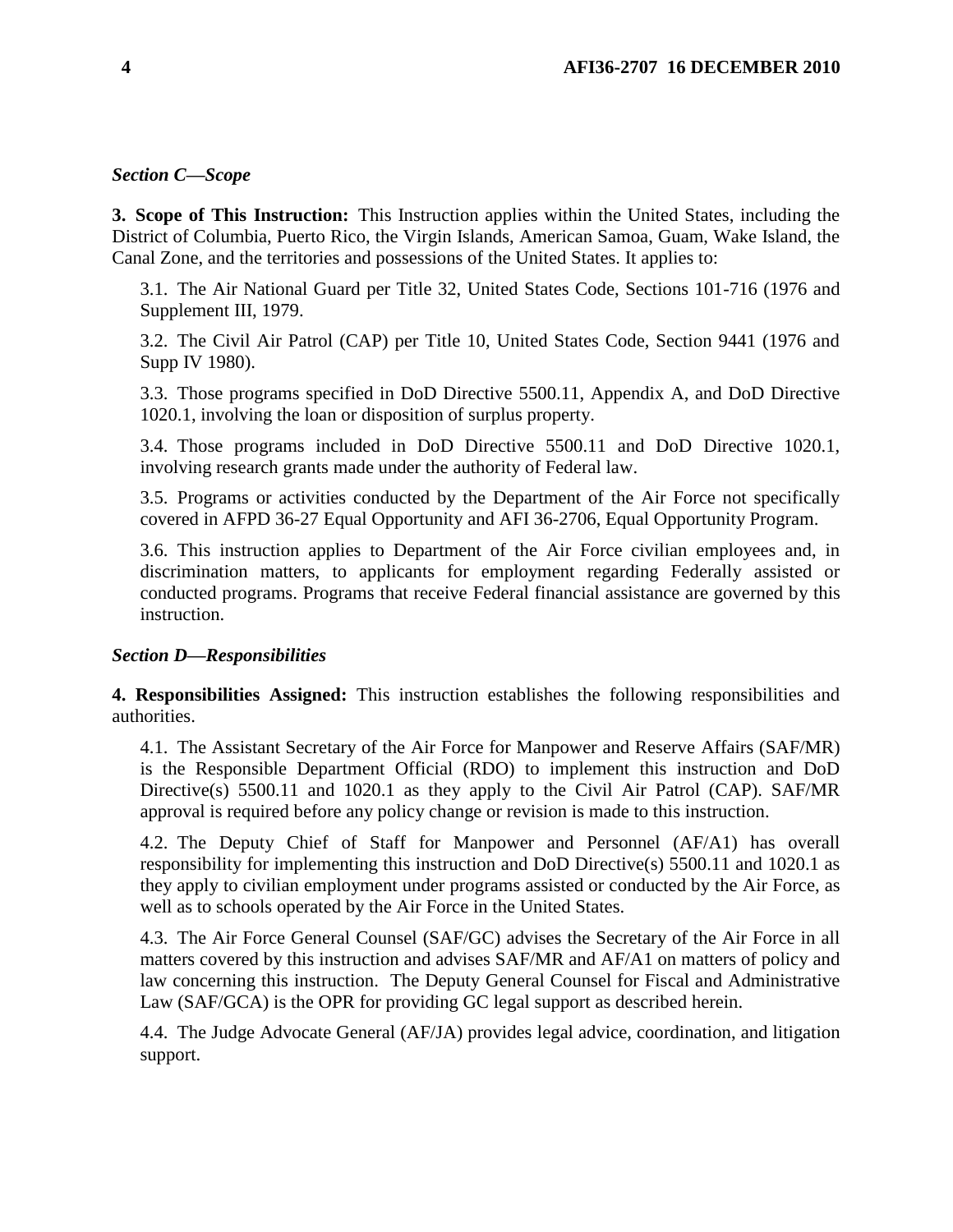4.5. The Chief of Air Force Reserve (AF/RE) is designated the RDO to develop specific programs for the Air Force Reserve Command (AFRC) personnel and provide oversight in support of Air Force policies.

4.6. The Chief National Guard Bureau (NGB/CF) is designated as the RDO to implement this instruction and DoD Directives 5500.11 and 1020.1 in the Air National Guard.

4.7. The Deputy Chief of Staff for Logistics, Installations and Mission Support (AF/A4/7) is designated as the RDO to implement this instruction and DoD Directives 5500.11 and 1020.1 as they apply to those programs involving the loan or other disposition of surplus personal property to non-federal agencies or activities (See DoD Directives 5500.11 and 1020.1).

4.8. The Commander, Air Force Materiel Command (AFMC/CC) is designated as the RDO to monitor, and when necessary, investigate compliance with this instruction and DoD Directives 5500.11 and 1020.1 as they apply to those Air Force Materiel Command managed programs involving loans, transfers, and research grants, made under the authority of public law.

4.9. AF/A4/7 is designated as the RDO to implement this instruction and DoD Directives 5500.11 and 1020.1 as they apply to those programs involving the loan, transfer, lease of real property installed equipment and facilities, and historic buildings and properties maintained by the Air Force.

4.10. The Surgeon General (AF/SG) implements this instruction and DoD Directive 1020.1 as they apply to providing specialized medical support in Air Force medical facilities.

4.11. The Director of Public Affairs (SAF/PA) ensures the implementation of this instruction and DoD Directive 1020.1 as they apply to ensuring accessibility for individuals with disabilities to public and community activities and meetings.

4.12. The Warfighting Integration & Chief Information Officer (SAF/XC) implements this instruction and DoD Directives 5500.11 and 1020.1 as they apply to promulgation of rules and regulations for public comment in a manner that offers individuals with disabilities a reasonable opportunity for such participation in such promulgation.

4.13. Major Commands develop, establish, maintain and implement this instruction and DoD Directives 5500.11, and 1020.1 as they apply to providing oversight, implementation, data collection and reporting of information regarding support of Air Force Federally assisted or conducted programs.

4.14. Installation/center commanders (directors) are responsible for implementing this instruction and ensuring discrimination complaints falling under the purview of this instruction are referred and reported through appropriate channels to Air Force Equal Opportunity (EO) Office (AF/A1Q).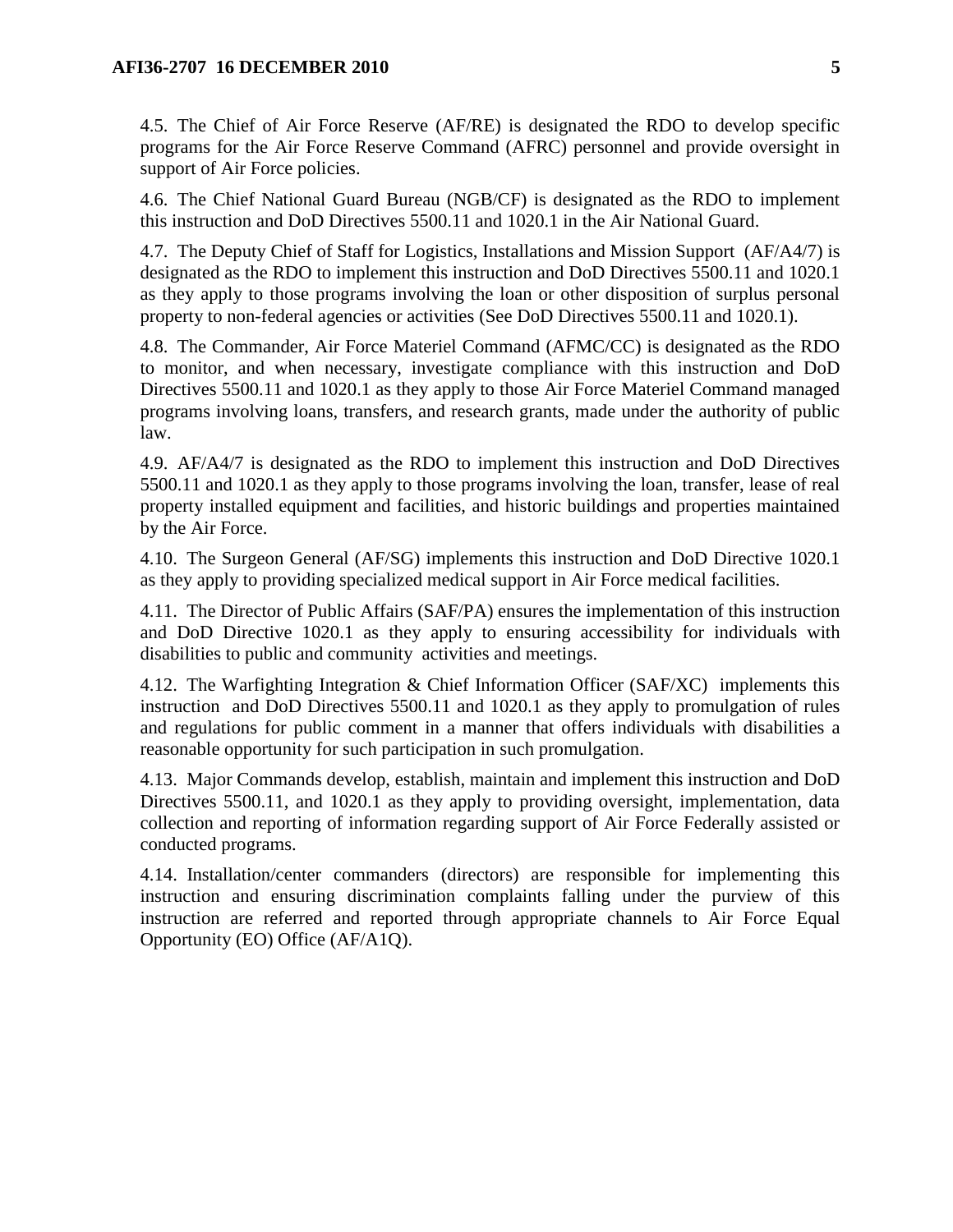### *Section E—Oversight and Channels for Processing Complaints*

**5. Complaints Processing Information Requirements:** Process complaints by persons who believe they have been discriminated against in programs and activities assisted or conducted by the Department of the Air Force according to Table A3.1. Responsible agencies must provide a summary of complaints pertaining to programs and activities receiving Federal financial assistance disbursed through Air Force channels to the AF EO Office, (AF/A1Q), along with periodic updates as necessary to ensure current status is recorded.

5.1. AF/A1Q is the designated OPR for oversight of discrimination complaints that fall under the purview of this instruction and must be advised of all violations pertaining to Federally assisted programs. Further, they will maintain records and coordinate responses through the Under Secretary of Defense for Personnel and Readiness (USD (P&R)) for programs and activities assisted by the Department of the Air Force.

5.2. Complaints by Air Force civilians or applicants regarding employment or personnel matters (Appropriated and Non-appropriated fund employees) are processed according to AFI 36-2706, Equal Opportunity Program, AFI 36-1202, Labor Management Relations, AFI 36-1203, Grievance Procedures, 29 CFR part 1614, and local Negotiated Grievance Procedures (NGP) where applicable.

5.2.1. Air Force civilians who believe they have been discriminated against in programs or activities assisted or conducted by the Air Force in non-employment matters will process their complaints according to this instruction.

5.3. Active duty military members will process discrimination complaints in accordance with AFI 36-2706.

5.4. The policies in this instruction will be implemented to the greatest extent possible for Air National Guard (ANG) personnel and United States Air Force Reserve personnel not on extended active duty (including AGR personnel) through appropriate Air National Guard and AF Reserve directives.

5.5. The installation/center-level EO Office will forward complaints filed by private sector civilians to AF/A1Q for immediate staffing and processing. The procedures outlined in AFI 36-2706 do not apply.

5.6. This instruction interfaces with AFPD 36-27, Equal Opportunity Program AFI 36-701, Labor Management Relations, AFI 36-1203, Administrative Grievance System, and AFI 36- 2706, Equal Opportunity Program, and with applicable NGP.

### *Section F—Compliance and Program Additions*

**6. Program Status Compliance.** AF/A1Q periodically accomplishes notification to the OSD (P&R) or the designated representative. Upon notification to an applicant or recipient of a finding of noncompliance, agencies who administer Federal financial assistance programs, as noted, provide information to AF/A1Q on the basis of the complaint and the nature of the findings.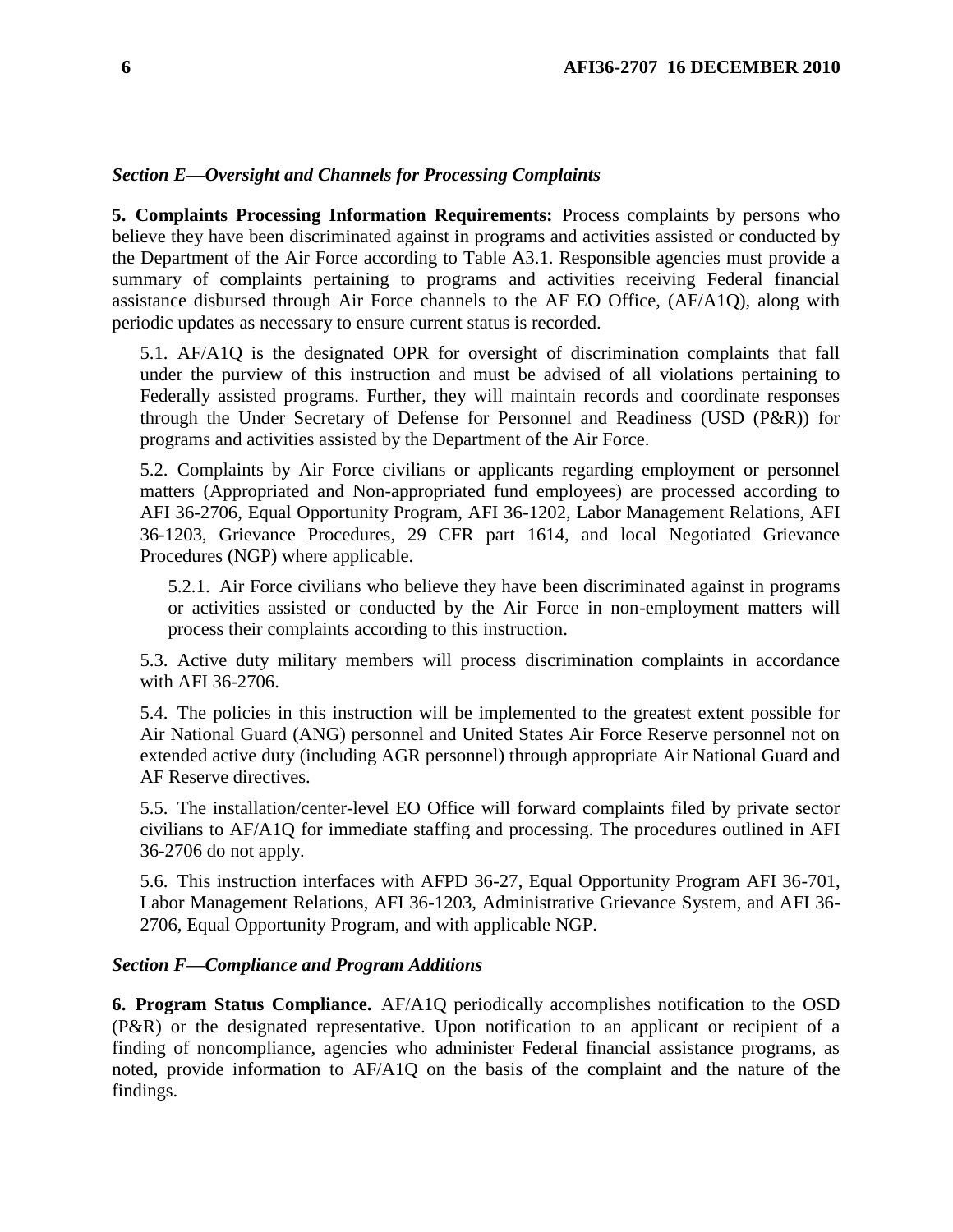6.1. Procedures for Additional Programs.

6.1.1. Air Force officials who are authorized to approve Federal financial assistance as defined in DoD Directives 1020.1 and 5500.11 must periodically review those programs within their approval authority and report to AF/A1Q any programs not previously identified. For each newly established program, the following information is required:

6.1.1.1. A brief description of the new program.

6.1.1.2. The assistance provided.

6.1.1.3. The appropriate DoD or Air Force directive, instruction, or authority governing each new program.

6.1.1.4. The statutory authority, if known.

### *Section G—Compliance*

### **7. Assurances of Compliance:**

7.1. A sample assurance form is at Attachment 2. Modifications to this form may be made to satisfy the peculiar requirements of a specific program.

7.2. Hearing Examiner Grade Requirements. When hearings are required per DoD Directive 5500.11, Air Force hearing examiners must be judge advocates in the grade of major or above. Civilian employees who work in attorney positions and are in grades GS-13 or above may serve as hearing examiners.

7.3. Decisions Requiring DoD Approval. Those decisions specified in DoD Directive 5500.11, requiring Department of Defense approval must be sent directly to AF/A1Q, for forwarding through the Office of the Secretary of the Air Force to the Assistant Secretary of Defense (Force Management and Personnel).

#### *Section H—Accessibility*

#### **8. Program Accessibility:**

8.1. Transition plan for structural changes. When applicable, responsible Air Force agencies/officials identified in section D must review their areas of responsibility and determine if structural changes are required per DoD Directive 1020.1. Results of these reviews must be reported to AF/A1Q. If structural changes are found to be necessary, AF/A1Q, in coordination with appropriate agencies, must develop a transition plan with the assistance of the responsible agencies or components. Per DoD Directive 1020.1, this plan must outline steps necessary to effect the required changes.

8.2. Historic Properties and Military Museums. In accordance with this instruction, the AF/A4/7, in coordination with AF/HO, must develop a plan for compliance with program accessibility requirements as outlined in DoD Directive 1020.1. All Air Force museums are subject to this instruction.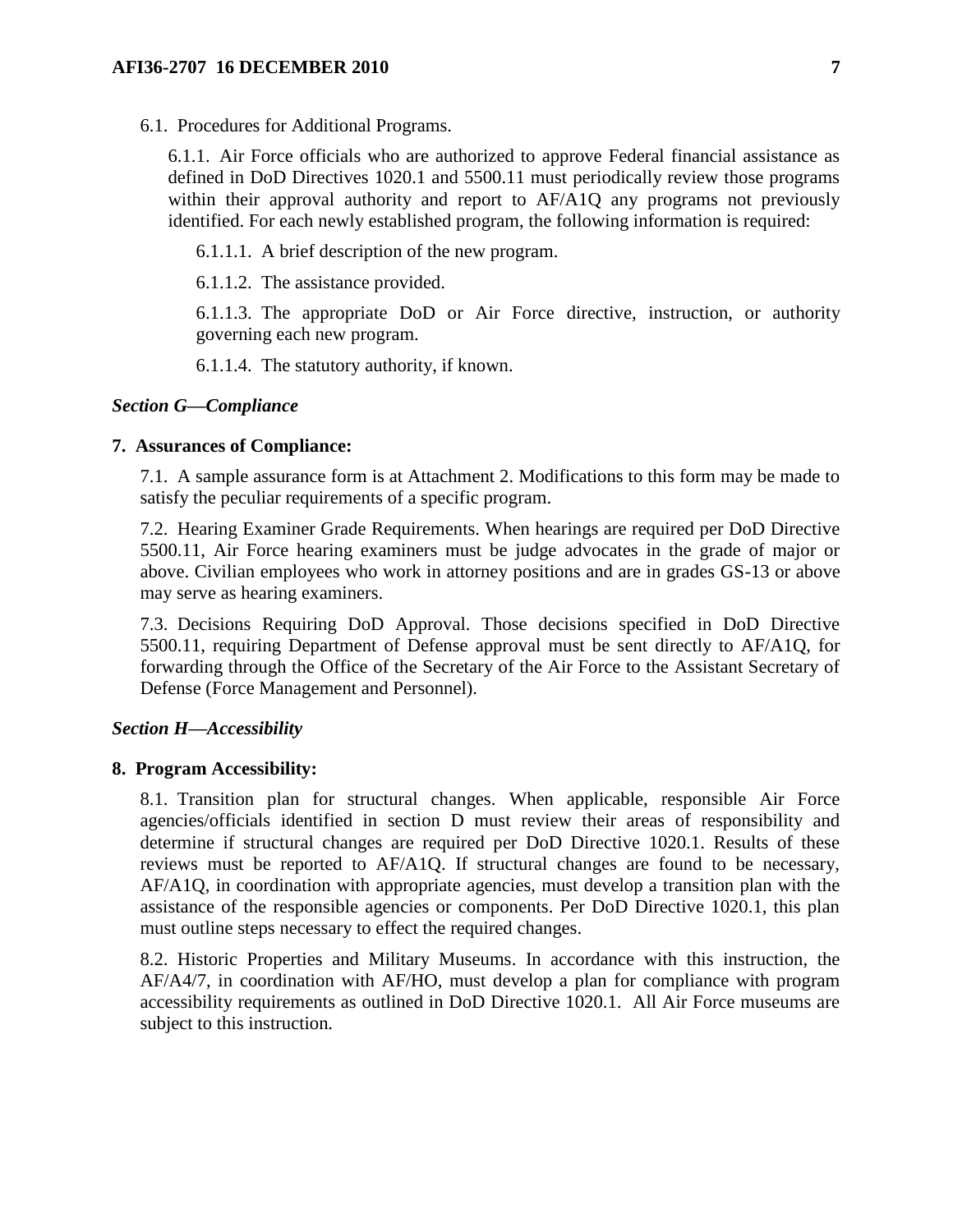8.3. Reasonable Accommodation or Reasonable Modification Requirements. Send requests for modification of reasonable accommodation or reasonable modification requirements through command channels to AF/A1Q. These requests must be based on demonstration of undue hardship on the operation of an applicable program, per DoD Directive 1020.1.

8.4. Ensuring Compliance

8.4.1. Required Assurances. AF/4/7, the Assistant Secretary of the Air Force for Installations, Environment and Logistics (SAF/IE), and AFMC/CC, or their designated representatives, must require applicable recipients of Federal financial assistance to file written assurances that their programs or activities will be conducted according to this instruction and DoD Directive 1020.1. They must also require recipients to designate a responsible official to coordinate compliance requirements and implementation of any necessary supplementary guidelines.

8.4.2. Investigations. The RDO will make a prompt investigation whenever a compliance review, report, complaint, or any other information indicates a possible failure to comply with this instruction. The investigation should include, where appropriate, a review of the pertinent practices and policies of the recipient, the circumstances under which the possible non-compliance with this instruction occurred, and other factors relevant to a determination of whether the recipient has failed to comply with this instruction.

8.5. Self Evaluation and Consultation With Interested Persons or Organizations.

8.5.1. AF/A4/7, SAF/IE, and AFMC/CC, or their designees must require applicable recipients to conduct the self evaluations as required by DoD Directive 1020.1.

8.5.2. Dissemination of Information.

8.5.2.1. Designated RDOs must ensure that applicable recipients of Federal financial assistance carry out the information dissemination requirements of DoD Directive 1020.1 and this instruction. Notifications must be made by recipients as required by DoD Directive 1020.1.

8.6. Compliance Reviews

8.6.1. Designated RDOs must determine the compliance of applicable recipients of Federal financial assistance as described in DoD Directive 1020.1. A post approval review of each recipient must also be conducted according to DoD Directive 1020.1.

> RICHARD Y. NEWTON III, Lt General, USAF DCS, Manpower and Personnel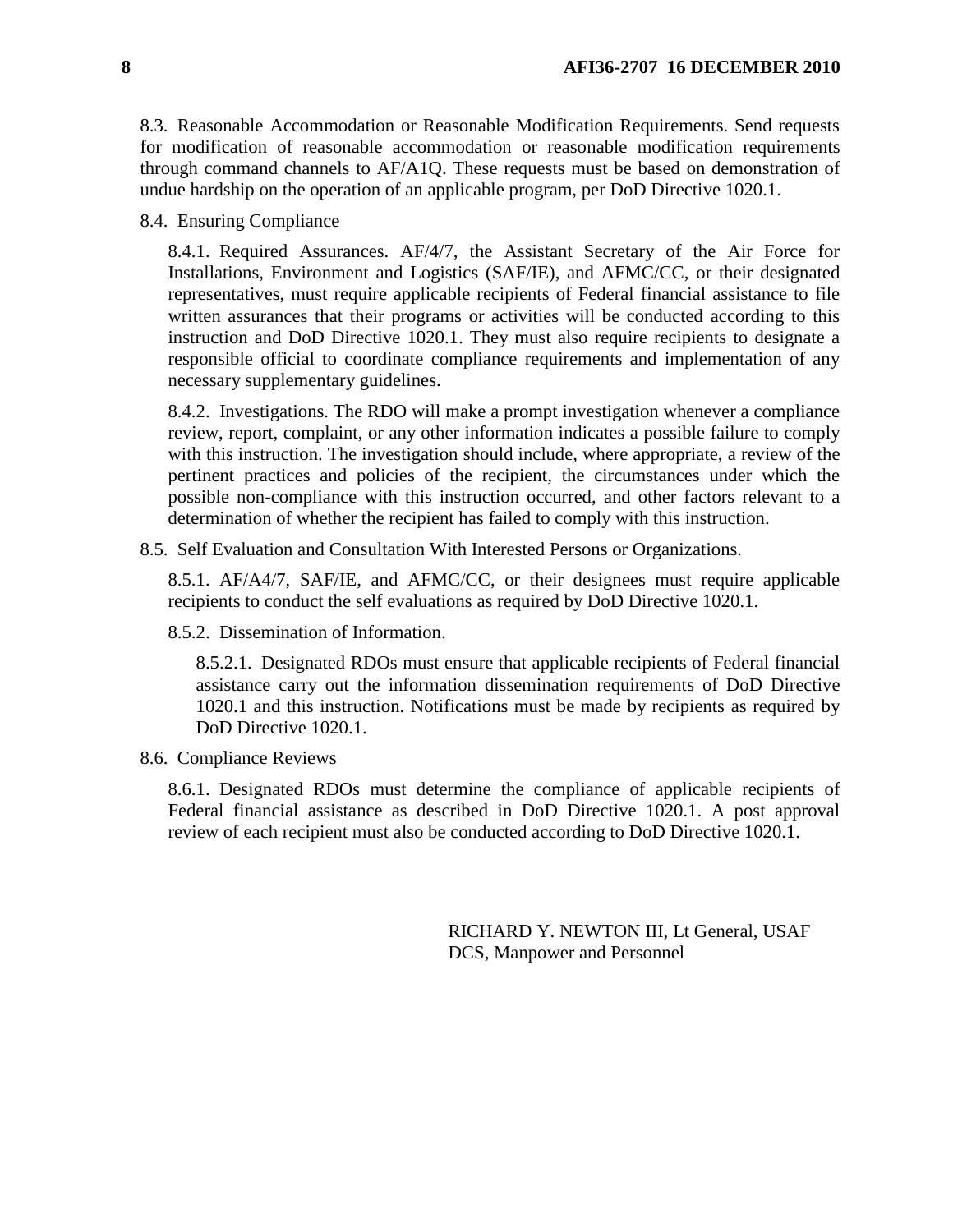### **Attachment 1**

#### **GLOSSARY OF REFERENCES AND SUPPORTING INFORMATION**

#### *References*

Public Law 88-352, Title VI, Civil Rights Act of 1964 (42 USC 2000d, et seq.)

Section 504, Public Law 93-112, Rehabilitation Act of 1973 (29 USC 794)

Section III, Public Law 93-516, Rehabilitation Act Amendments of 1974

Section 119, Public Law 95-602, Rehabilitation, Comprehensive Services and Developmental Disabilities Amendment of 1978

The Age Discrimination Act of 1975, Pub. L. 94–135 (42 USC 6101, et seq.)

Department of Justice Regulation, Implementation of Executive Order 12250, Nondiscrimination on the Basis of Handicap in Federally Assisted Programs, 11 Aug 81 (28 CFR 41)

DoD Directives 5500.11, 1020.1, 1020.02 and 1350.2

Air Force Policy Directive 36-27

Air Force Instruction 36-2706

Air National Guard Regulation 30-12

Civil Air Patrol (CAP) Regulation 39-1

#### *Abbreviations and Acronyms*

**AFI**—Air Force Instruction

**AFMC**—Air Force Materiel Command

**AFPD**—Air Force Policy Directive

**AFRC**—Air Force Reserve Command

**AGR**—Active Guard and Reserve

**ANG**—Air National Guard

**CAP**—Civil Air Patrol

**CE**—Civil Engineering

**DoD**—Department of Defense

**DOJ**—Department of Justice

**EEO**—Equal Employment Opportunity

**EOT**—Equal Opportunity and Treatment

**FM& P**—Force Mgt and Personnel

**FOA**—Field Operating Agency

**IC**—Installation Commander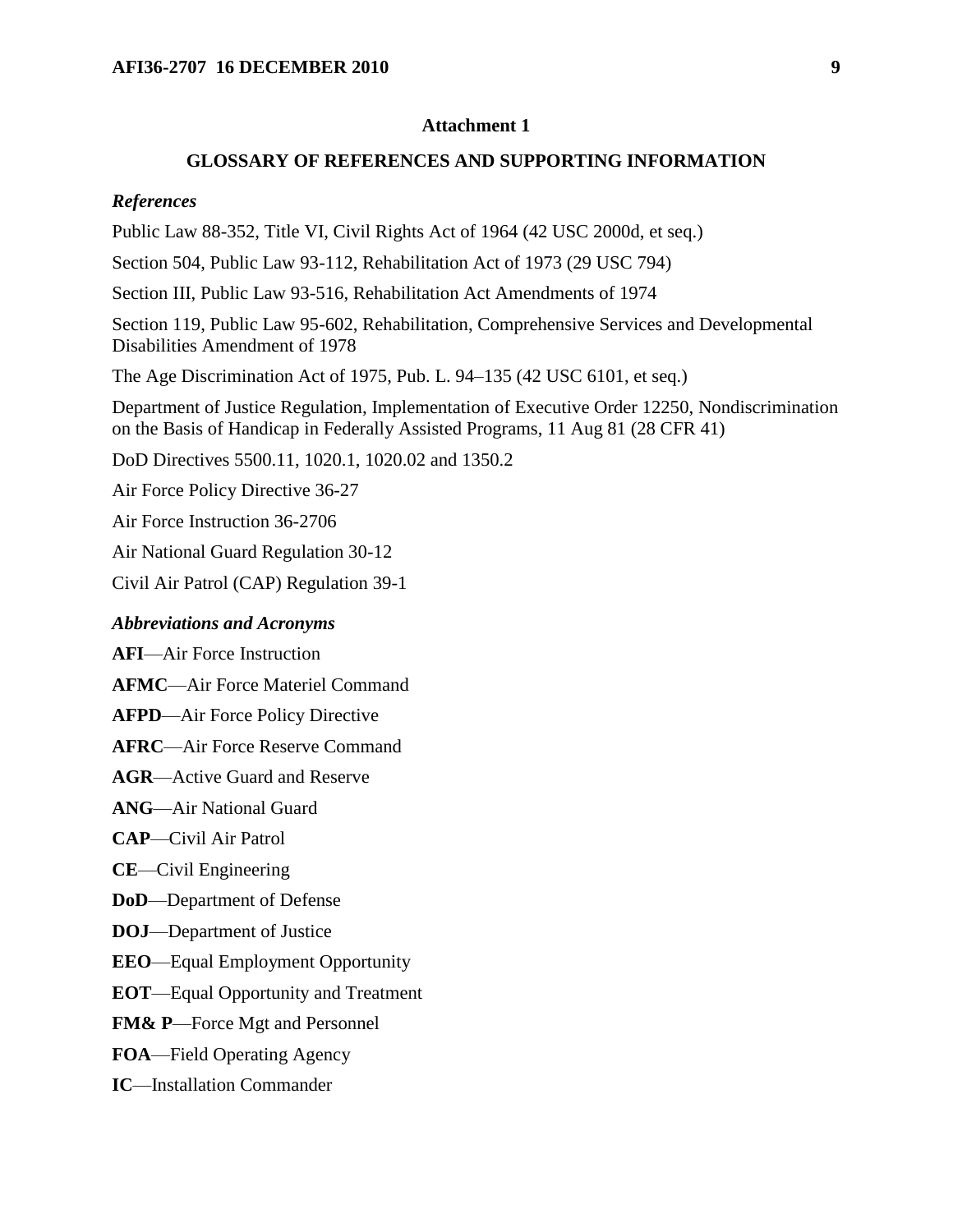**MAJCOM**—Major Command **NAF**—Non-appropriated funds **NGB**—National Guard Bureau **OCR**—Office of Collateral Responsibility **OPR**—Office of Primary Responsibility **PA**—Privacy Act **PAO**—Public Affairs Office **RDO**—Responsible Department Official **SG**—Surgeon General **USC**—United States Code

# *Terms*

**Applicant**—any entity that files an application or unsolicited proposal or otherwise requests Federal financial assistance from the Air Force.

**Complainant**—Any person who believes him/herself, or any specific class of individuals, to have been subjected to discrimination prohibited by this instruction may, by themselves or by a representative, file with the responsible Department official a written complaint. A complaint must be filed within 90 days from the date of the alleged discrimination, unless the time for filing is extended by a "Responsible Department Official."

**Facility**—All, or any portion of buildings, structures, equipment, roads, walks, parking lots, or other real or personal property, or any interest in such property. The term "facility" includes all or any portion of structures, equipment, or other real or personal property or interests therein, and the provision of facilities includes the construction, expansion, renovation, remodeling, alteration, or acquisition of facilities.

**Federal Financial Assistance**—A grant, loan, contract (other than a procurement contract or a contract of insurance or guarantee), or other arrangement by which the Federal government provides, or otherwise makes assistance available in any of these forms:

1. Funds.

2. Services performed by Federal personnel, such as providing technical assistance, counseling, training, and provision of statistical or expert information.

3. Real and personal property and the interest in, or use of this property. The interest or use of such property includes: the transfers or leases of such property for less than fair market value, or for reduced consideration for the purpose of assisting the recipient, or in recognition of the public interest to be served by such sale or lease to the recipient; and the proceeds from a subsequent transfer or lease of this property if the Federal share of its fair market value is not returned to the Federal government.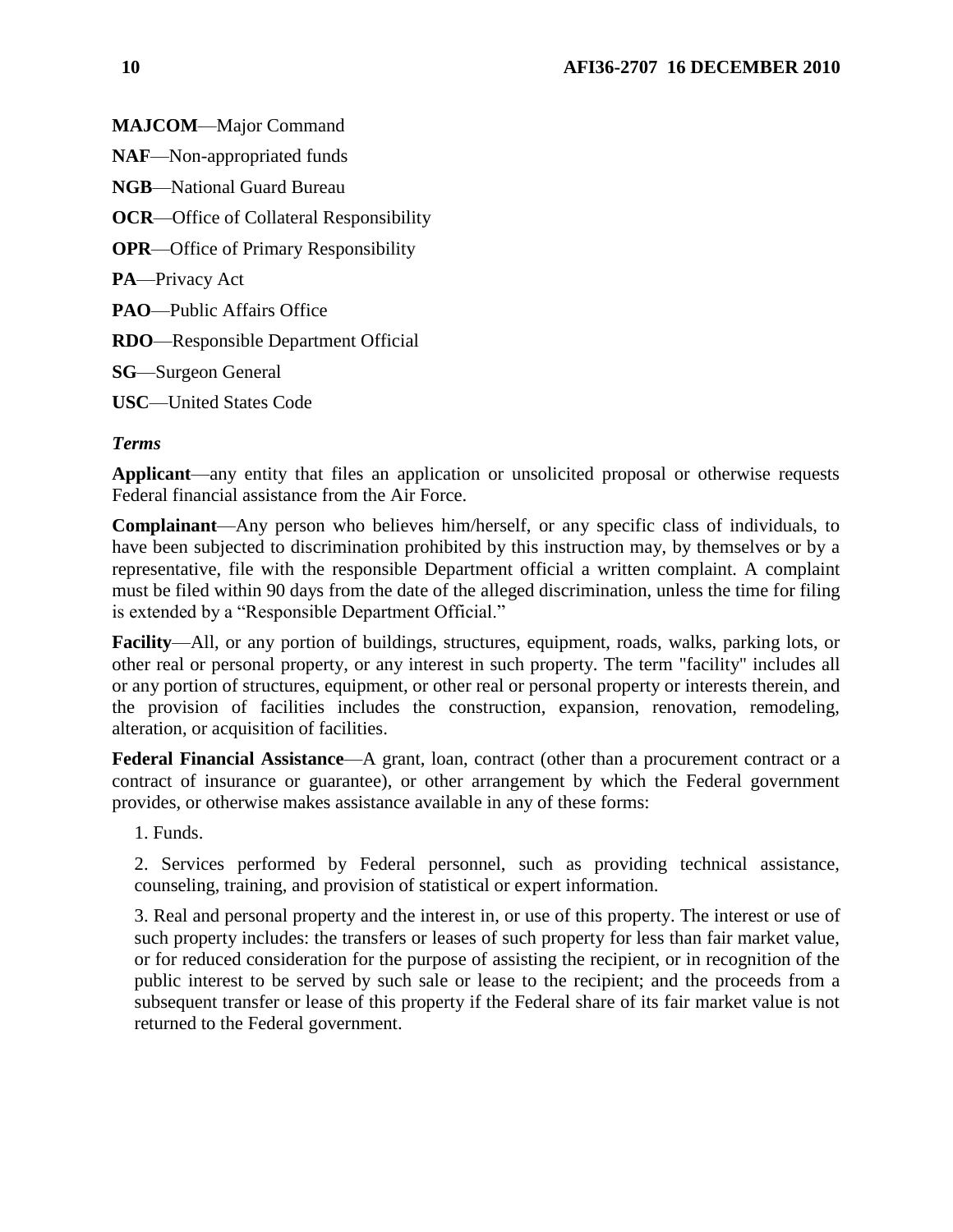### **AFI36-2707 16 DECEMBER 2010** 11

**Individual with a Disability**—A person who has a physical or mental impairment that substantially limits one or more major life activities, has a record of such an impairment or is regarded as having such an impairment. This term is further defined in regulations of the Equal Employment Opportunity Commission, found at 29 CFR Part 1630.

**Historic Properties**—Those properties listed or eligible for listing in the National Register of Historic Places.

**Qualified Individual with a Disability**—An individual with a disability who, with or without reasonable modifications to rules, policies, or practices, the removal of architectural, communication, or transportation barriers, or the provision of auxiliary aids and services, meets the essential eligibility requirements for the receipt of services or the participation in programs or activities provided.

**Recipient**—Any state or political subdivision or instrumentality thereof, any public or private agency, institution, organization, or other entity, or any person that receives Federal financial assistance directly or through another recipient, including any successor, assignee, or transferee of a recipient, but not the ultimate beneficiary of the assistance. The term includes persons and entities applying to be recipients.

**Responsible Department Officials**—with respect to any program receiving Federal financial assistance means the official of the Department who by law or by delegation has the principal authority within the Department for the administration of a law extending Federal financial assistance. It also means any officials designated by due delegation of authority to act in such capacity with regard to any program under this Instruction.

**Substantial impairment**—A significant loss of the integrity of finished materials, design quality, or special character resulting from a permanent alteration.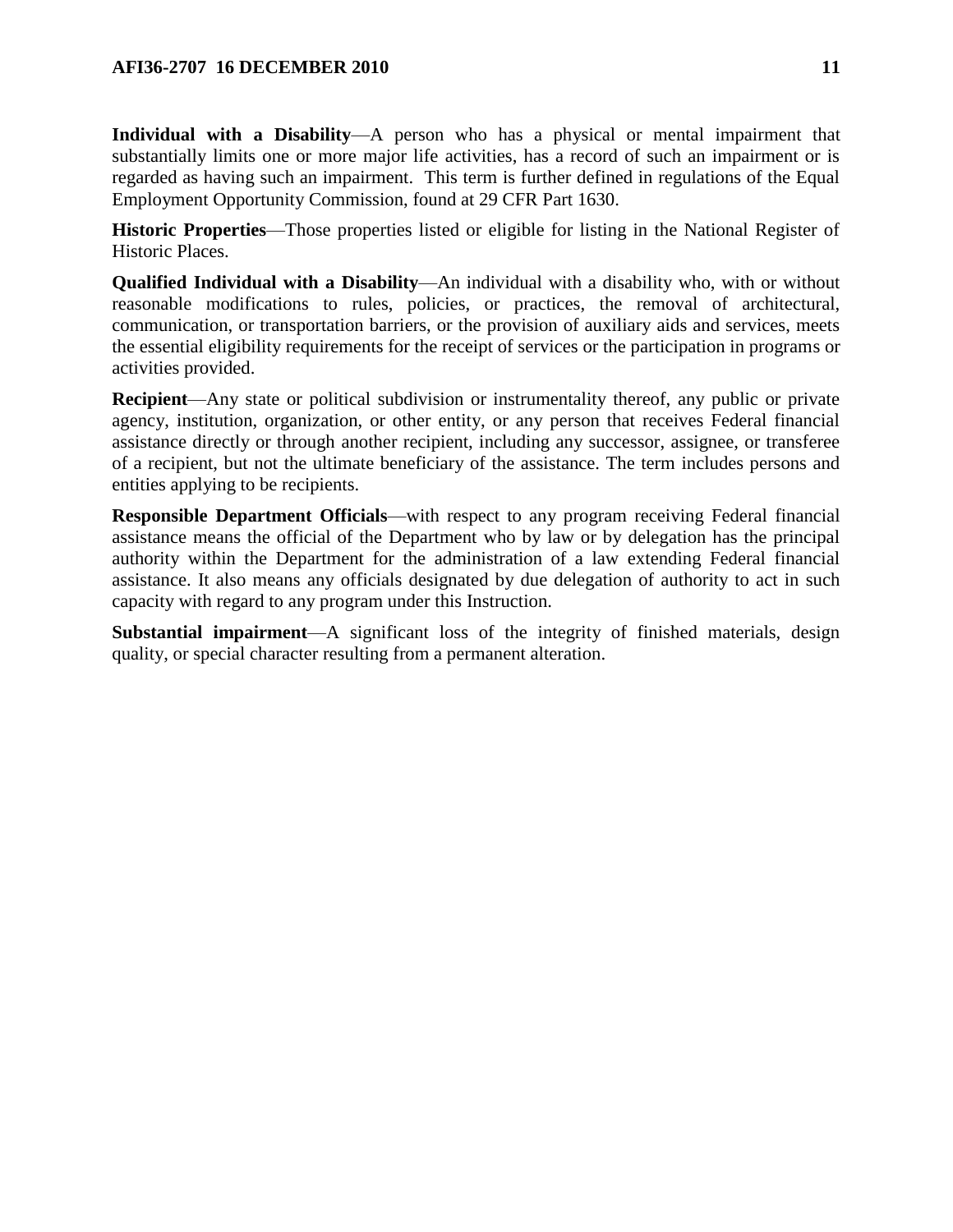#### **Attachment 2**

### **SAMPLE FORMAT**

#### **ASSURANCE OF COMPLIANCE WITH**

#### **DEPARTMENT OF AIR FORCE NONDISCRIMINATION POLICY**

(Name of applicant-recipient) (herein called "Applicant-Recipient") HEREBY AGREES THAT it will comply with Title VI of the Civil Rights Act of 1964, Section 504 of the Rehabilitation Act of 1973, the Age Discrimination Act of 1975, all requirements imposed by or pursuant to Department of Defense Directives 5500.11 and 1020.1, and all requirements of Air Force Instruction 36-2707. In accordance with the above referenced statutes and regulations, no person will be excluded on the basis of race, color, national origin, sex, age, religion, disability, or genetic information from participation in, be denied the benefits of, or be subjected to discrimination under any program or activity for which the (Applicant-Recipient) receives Federal financial assistance from the Department of the Air Force, and HEREBY GIVES ASSURANCE THAT it will immediately take any measures necessary to effectuate this agreement. If any personal property or real property, or interest therein, is provided or improved with the aid of Federal financial assistance extended to the (Applicant-Recipient) by the Department of the Air Force, or if such assistance is in the form of personal property or real property, or interest therein or structure thereon, then this assurance shall obligate the (Applicant-Recipient) or in the case of any transfer of such property, any transferee, for the period during which the property is used for a purpose for which Federal financial assistance is extended or for another purpose involving the provision of similar services or benefits, or for the period during which it retains ownership or possession of the property, whichever is longer. In all other cases, this assurance shall obligate the (Applicant-Recipient) for the period during which the Federal financial assistance is extended by the Department of the Air Force.

This assurance is given in consideration of and for the purpose of obtaining any and all Federal grants, loans, contracts, property, discounts, or other Federal financial assistance extended after the date hereof to the (Applicant-Recipient) by the Department of the Air Force, including installment payments after such date on account of arrangements for Federal financial assistance which were approved before such date. The (Applicant-Recipient) recognizes and agrees that such Federal financial assistance will be extended in reliance on the representation and agreement made in this assurance, and that the United States will have the right to seek judicial enforcement of this assurance. In the event that any complaint alleging discrimination based on race, color, national origin, sex, age, religion, disability, or genetic information is received by the (Applicant-Recipient), the (Applicant-Recipient) assures that it will notify the Department of the Air Force of the complaint within ten (10) duty days of its receipt.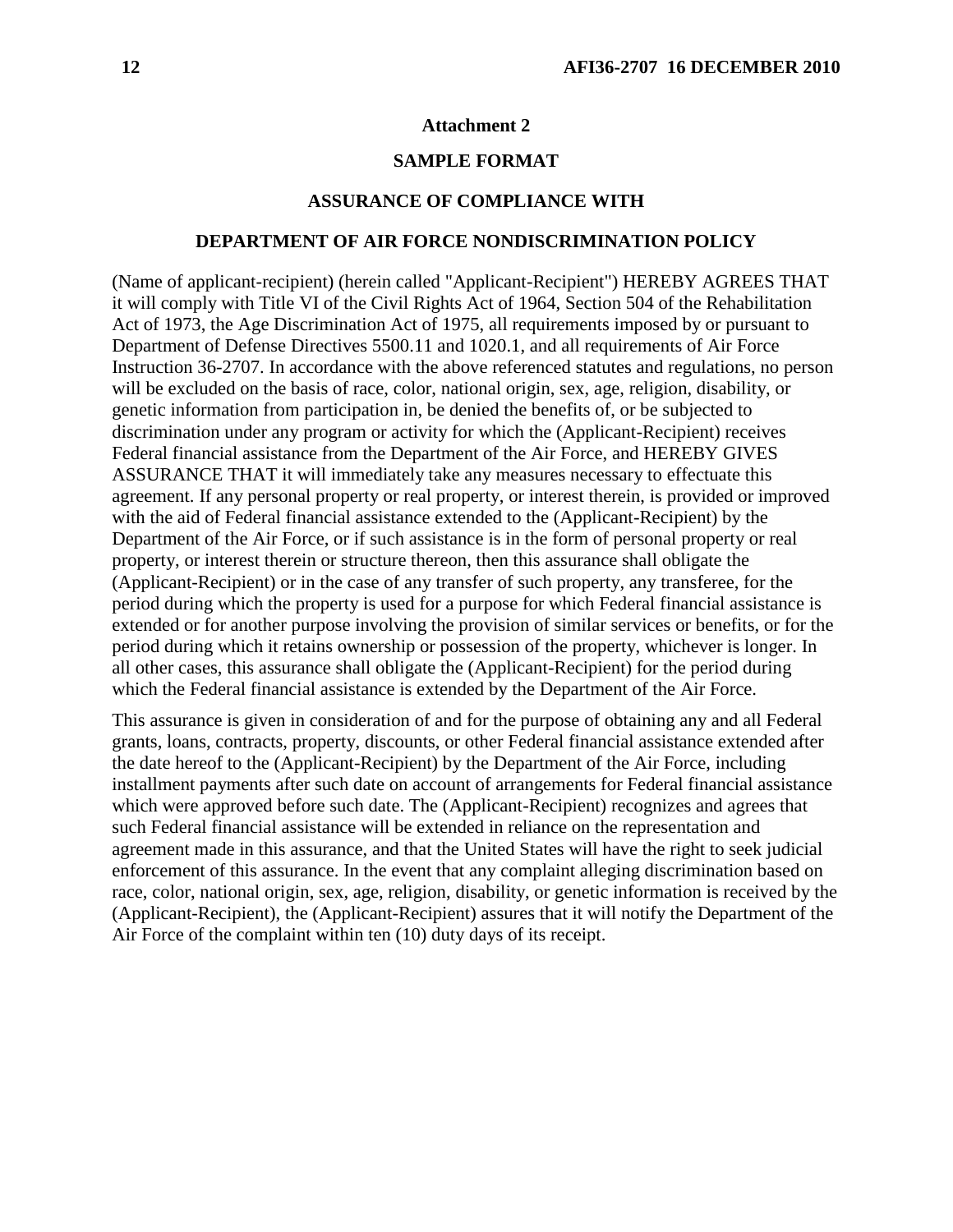THIS ASSURANCE is binding on the (Applicant-Recipient), its successors, transferees, and assignees, and the person or persons whose signatures appear below are authorized to sign this assurance on behalf of the (Applicant-Recipient).

DATED: \_\_\_\_\_\_\_\_\_\_\_\_\_\_\_\_\_\_\_\_\_\_\_\_\_\_\_\_\_\_\_\_\_\_\_\_\_\_\_\_\_\_\_\_\_\_\_\_\_\_\_\_\_\_\_\_

(Applicant-Recipient)

By \_\_\_\_\_\_\_\_\_\_\_\_\_\_\_\_\_\_\_\_\_\_\_\_\_\_\_\_\_\_\_\_\_\_\_\_\_\_\_\_\_